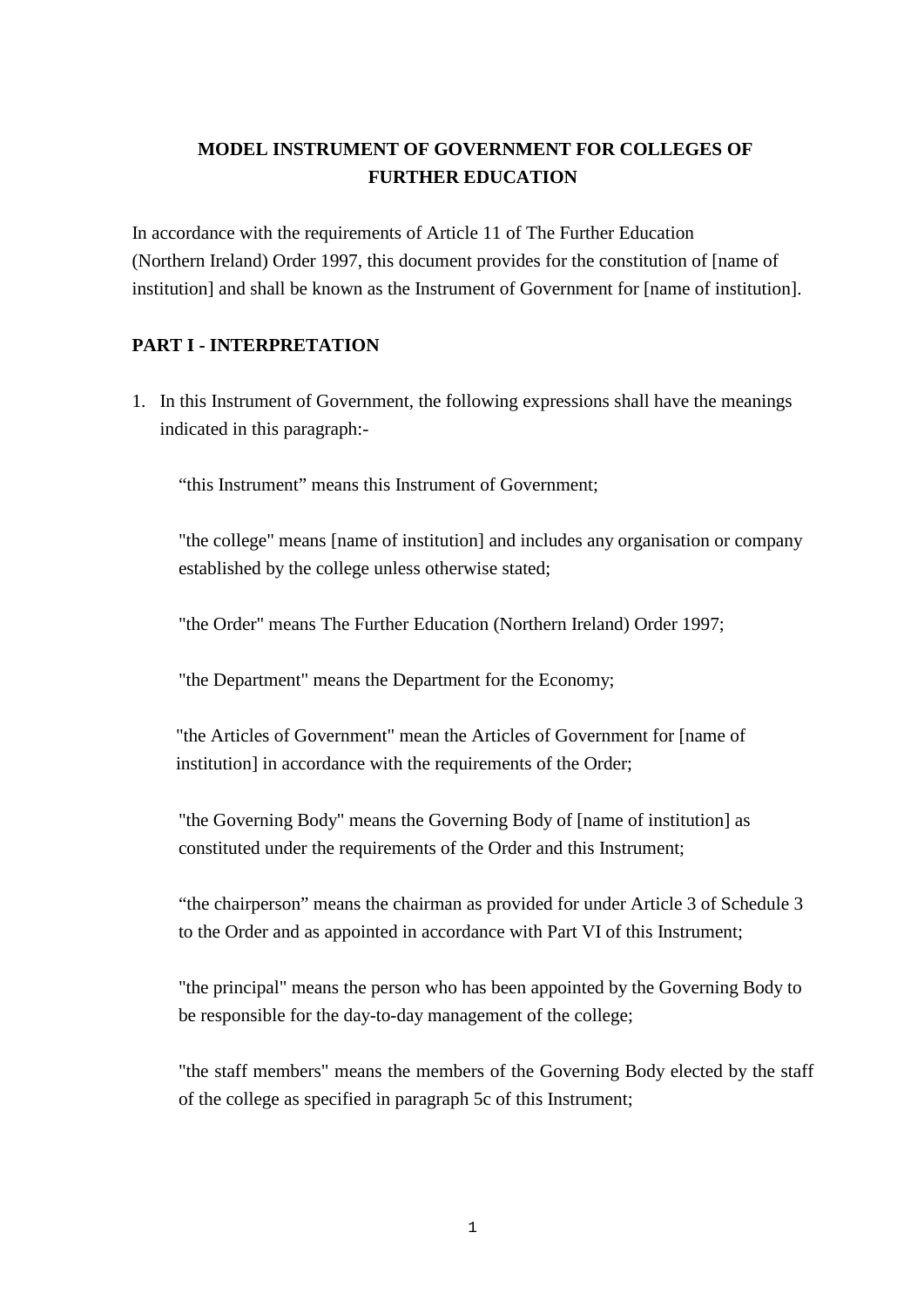"the student member" means the member of the Governing Body elected by the student body as specified in paragraph 5d of this Instrument;

"the secretary" means the person appointed by the Governing Body to perform the duties of secretary for that body.

2. The Interpretation Act (NI) 1954 shall be deemed to apply to this Instrument.

## **PART II - APPOINTMENT AND COMPOSITION OF THE GOVERNING BODY**

- 3. The college shall be conducted in accordance with the provisions of the Order, any relevant regulations, orders or directions made by the Department and, subject thereto, in accordance with the provisions of this Instrument, the Articles of Government, any rules or standing orders made under the Articles and any trust deed regulating the college.
- 4. The Department shall appoint all members of the Governing Body of the college after consultation with such bodies or persons as appear to the Department to be appropriate and in accordance with the code of practice issued by the Commissioner for Public Appointments for Northern Ireland.
- 5. The Governing Body of the college shall comprise not less than 12 nor more than 18 members who shall be selected in accordance with the following categories:
	- a. not less than one-half who are, or have been, engaged or employed in business, industry or any profession;
	- b. the principal of the college;
	- c. one or two members, being permanent members of staff of the college and elected by the staff of the college. One shall be elected by teachers employed at the institution from among such teachers and one shall be elected by other persons employed at the institution from among such other persons;
	- d. one member, being a student at the college and elected by the student body;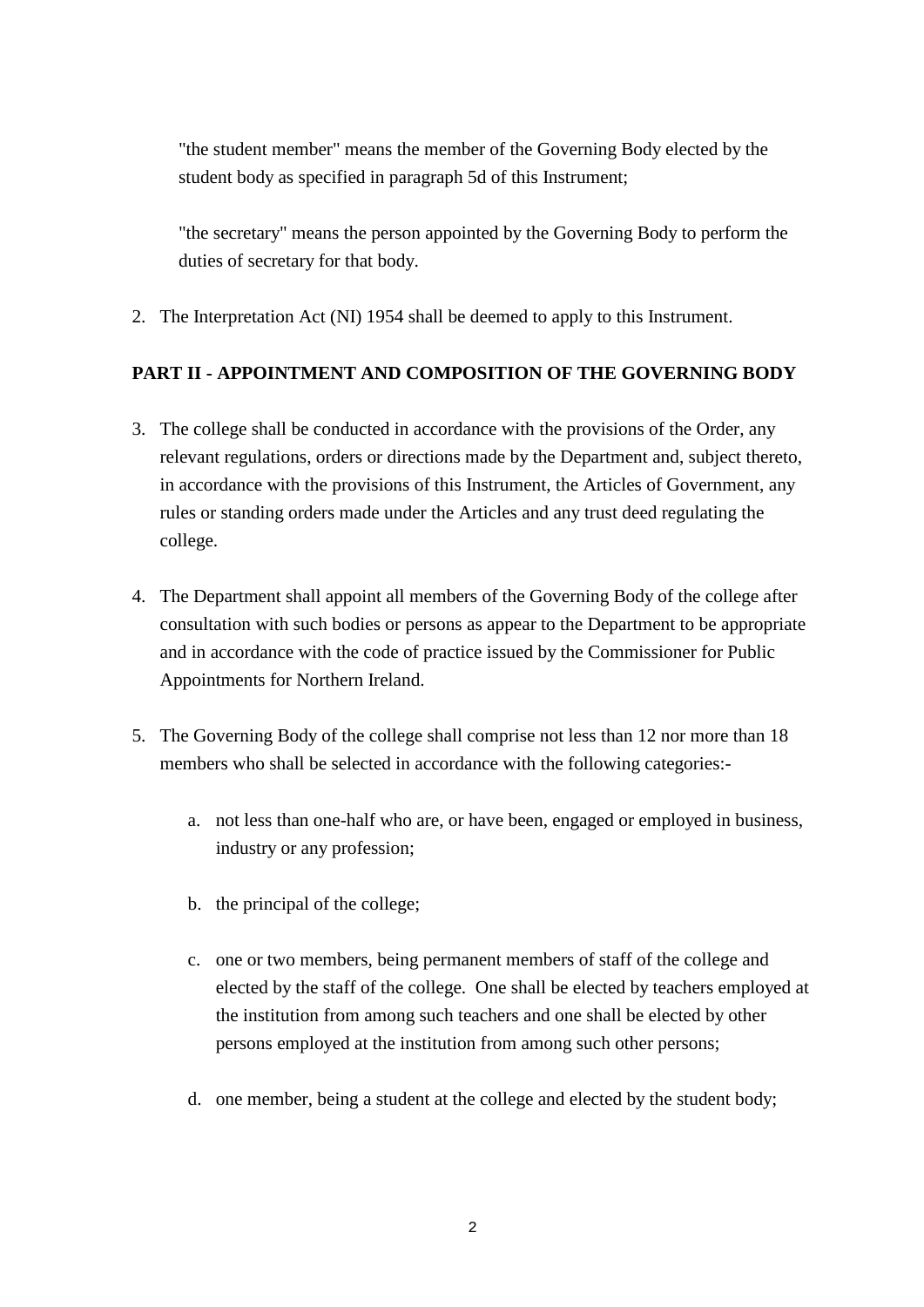- e. up to two members who were nominated by the Education Authority (or its predecessor) prior to 29<sup>th</sup> November 2016 and whose term of appointment has not expired; and
- f. up to two members co-opted by the other members of the Governing Body, not being members of staff or full-time students of the college, to bring added expertise and experience in differing aspects of activity relevant to the work of the college and which are considered not to be adequately covered by other members of the Governing Body.
- 6. The elections to be held to identify those members to be appointed under sub-paragraphs 5c and 5d shall be conducted in accordance with rules made by the Governing Body. These rules, or any amendments made thereto, shall be made after consultation with such persons as appear to the Governing Body to be representative of each category of persons entitled to elect such members.
- 7. When the office of a member of the Governing Body is or falls vacant, it shall be filled so as to maintain the requirements of paragraphs 4, 5 and 6 of this Instrument. The Governing Body shall notify the Department when any such vacancy occurs. Further:
	- a. in the case of a vacancy arising in the membership appointed under sub-paragraph 5a the Department shall appoint a person to fill the vacancy. In so doing, it will have regard to the unsuccessful applications for membership of the Governing Body; and
	- b. in the case of a vacancy arising in the membership appointed under sub-paragraphs 5b, 5c, 5d and 5f, the Governing Body shall submit the name of the replacement to the Department for appointment.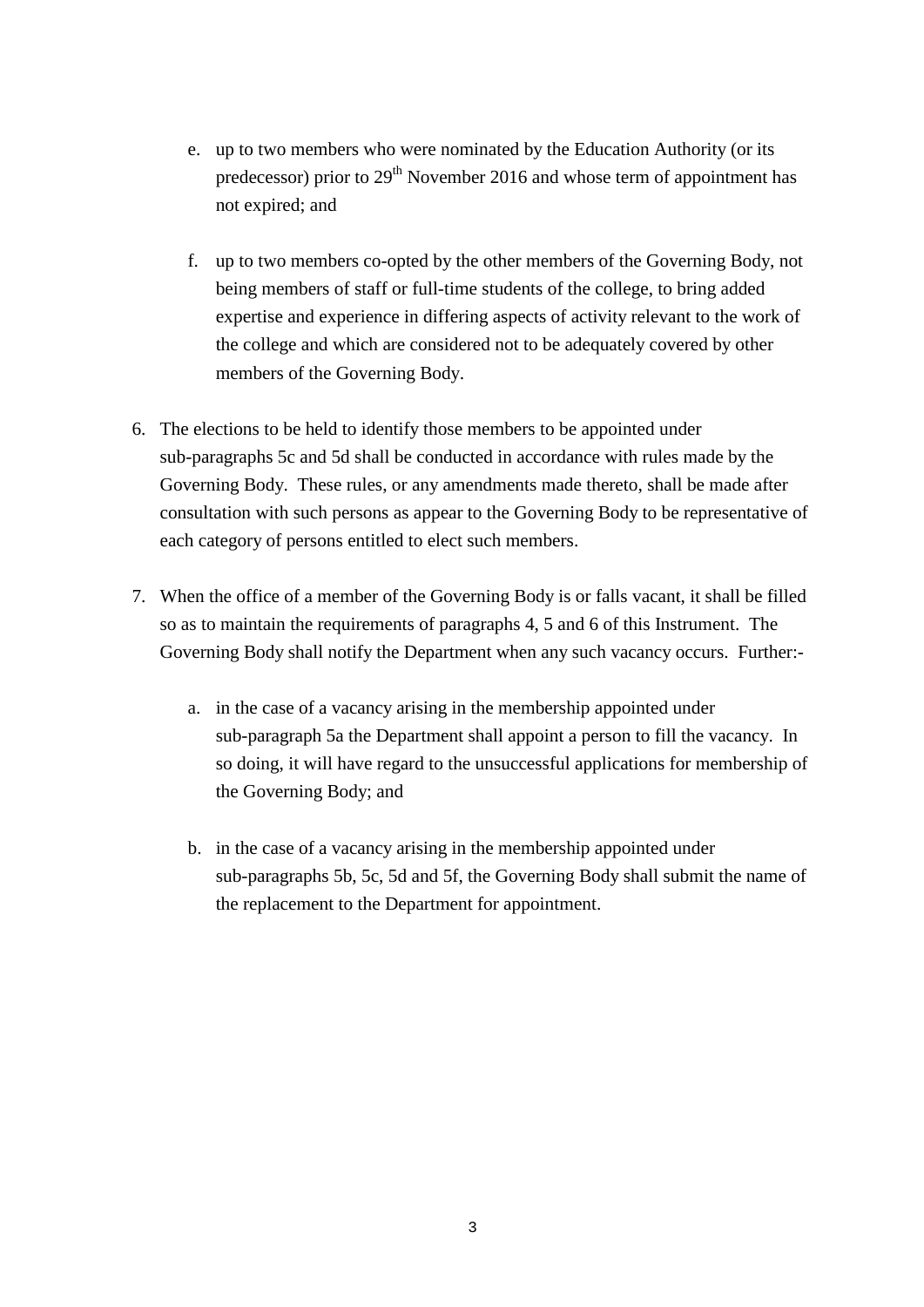#### **PART III - TENURE OF OFFICE**

- 8. Subject to the provisions set out elsewhere in this Instrument:
	- a. members of the Governing Body shall hold and vacate office in accordance with the terms of their appointment and, on such appointment ceasing or expiring, shall, subject to Schedule 1, be eligible for re-appointment;
	- b. a member of the Governing Body, other than the person who is the principal or the student member, shall hold office for a period of four years;
	- c. the principal shall remain a member of the Governing Body while holding office as the principal of the college;
	- d. the student member shall ordinarily hold office for one year, from 1 October until the following 30 September or until ceasing to be a student at the college, whichever is the earlier. When the student is appointed after 1 October, the period of office shall end on the following 30 September;
	- e. the staff members shall hold office until their terms of office expire or until they cease to be employed by the college in a permanent capacity, whichever is the earlier; and
	- f. members of the Governing Body, other than the principal, may resign their office at any time by giving notice in writing to the secretary.

#### **PART IV - PERSONS INELIGIBLE TO BE MEMBERS**

- 9. A person shall not be eligible to be appointed or remain as a member of the Governing Body if any of the circumstances set out in Schedule 1 to this Instrument apply.
- 10. Where, by virtue of the requirements set out in Schedule 1, a member subsequently becomes disqualified from holding office as a member, that member shall give written notice of the fact to the secretary.
- 11. If at any time the Governing Body is satisfied that any of its members:-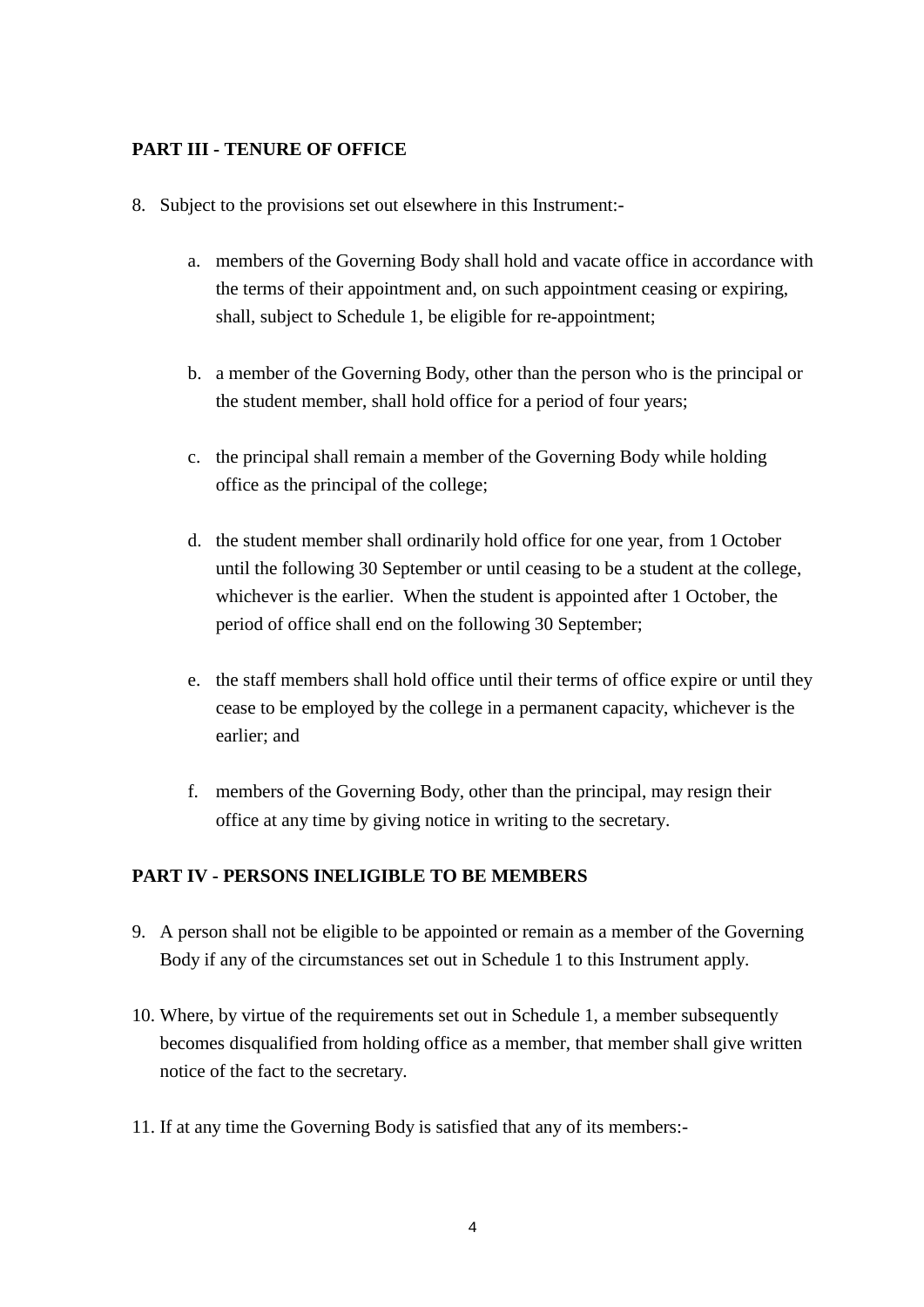- a. has become a person to whom Schedule 1 applies;
- b. has been absent, without special reason recognised by the Governing Body, for a period exceeding six months from all meetings of the Governing Body (or any of its committees or sub-committees to which that member has been appointed, as provided for under the Articles of Government);
- c. having been appointed in accordance with sub-paragraphs 5a, 5e or 5f, is or subsequently becomes a full-time student or a member of the staff of the college, a member of staff of any other college or a member of the Governing Body of any other college;
- d. has failed to comply with the requirements set out in Part V; or,
- e. without prejudice to other provisions in this paragraph, has become unfit or unable to discharge their function as a member of the Governing Body,

the Governing Body shall, having given notice in writing to the member of its intention to do so, make application to the Department to have the member removed from office. In the event of an application being made, the Department shall notify the person concerned that such an application has been received and shall afford that member an opportunity to respond before a decision is reached.

- 12. Where any person is disqualified under Schedule 1, the disqualification shall cease:
	- a. if that person's estate had been sequestrated, when the sequestration is recalled or reduced or they are discharged under or by virtue of The Insolvency (Northern Ireland) Order 1989;
	- b. if adjudged bankrupt, on the discharge from bankruptcy or from the date of annulment if the bankruptcy order is annulled; or
	- c. if disqualified because that person had made an arrangement with creditors, or granted a trust deed for creditors or a composition contract, the disqualification shall cease when the arrangement or, as the case may be, the trust deed or composition contract is no longer in force.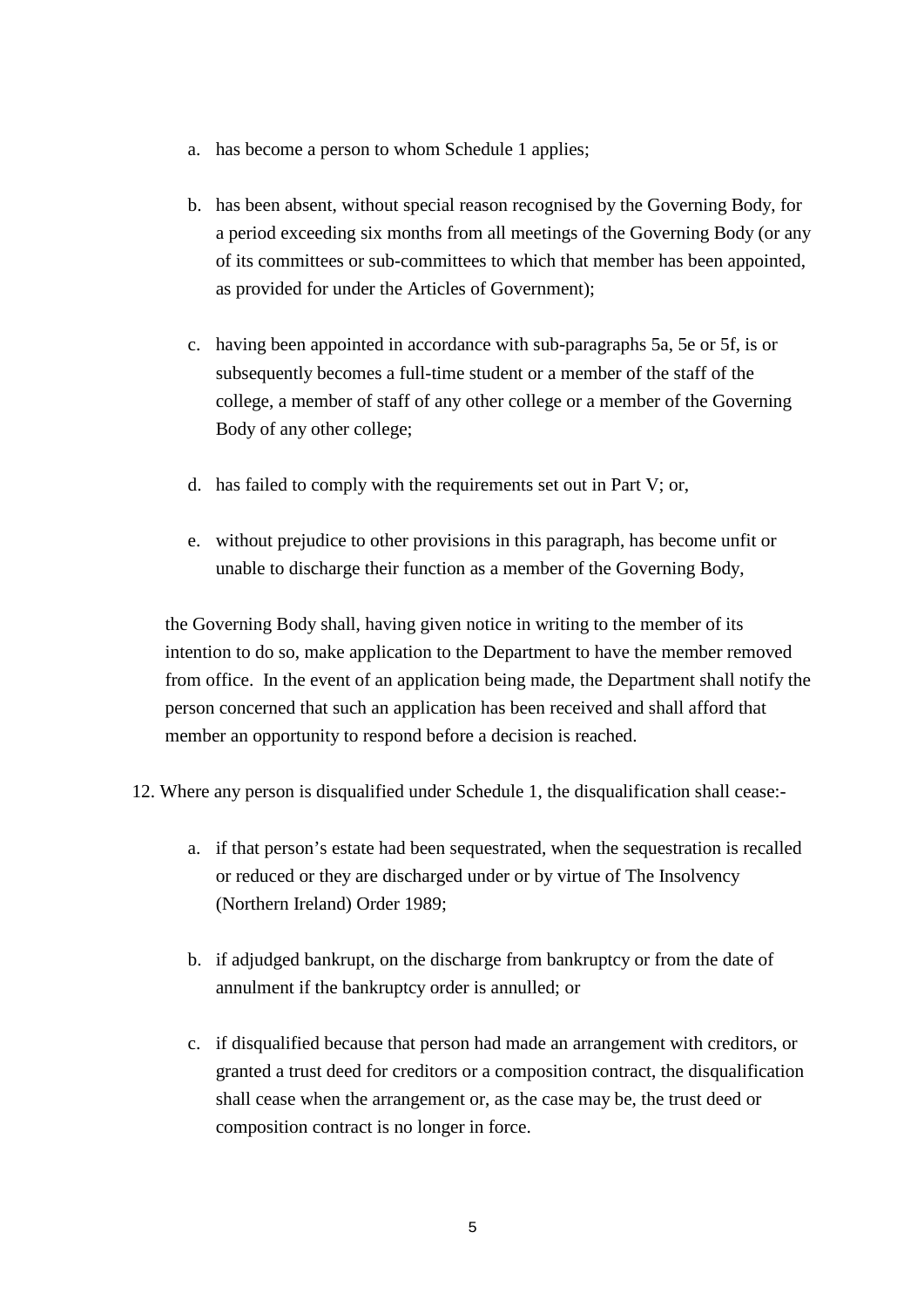#### **PART V - CODE OF CONDUCT**

- 13. All members of the Governing Body shall formally adopt the code of conduct attached as Schedule 2 to this Instrument setting out the principles to underpin the governance and management of the college. All members of the Governing Body are required to uphold and abide by the code as a condition of appointment.
- 14. Except with the approval of the Department, no members of the Governing Body shall take or hold any interest in any property held or used for the purpose of the college.
- 15. The Governing Body shall prepare and maintain a register of interests in accordance with the requirements set out in Schedule 3 to this Instrument. The register shall be made available during normal office hours at the college to any person wishing to inspect it.
- 16. Subject to paragraph 17, where, whether before or during any meeting of the Governing Body (or any committee or sub-committee of the Governing Body as provided for in the Articles of Government), any members become aware that they, or any person related to or connected with them, have a material interest in or relating to any matter to be or being considered, they shall declare such interest and withdraw from the meeting during such consideration and shall not vote on any question relating to the matter. This should be recorded in the minutes of the meeting.
- 17. Subject to paragraph 18, nothing in paragraph 16 shall require the principal, a member of staff or a student to declare an interest or withdraw from consideration of any matter where their interest exists only by reason of their being the principal, a member of staff or a student.
- 18. Notwithstanding paragraphs 16 and 17, the principal, the staff members and the student member shall, unless invited to remain by a resolution of the other members present, withdraw from any meeting including meetings of any committees where any of the circumstances set out in Schedule 4 to this Instrument apply.
- 19. The requirements set out in paragraphs 14 and 16 shall not prevent members of the Governing Body from considering and voting upon proposals for the college to insure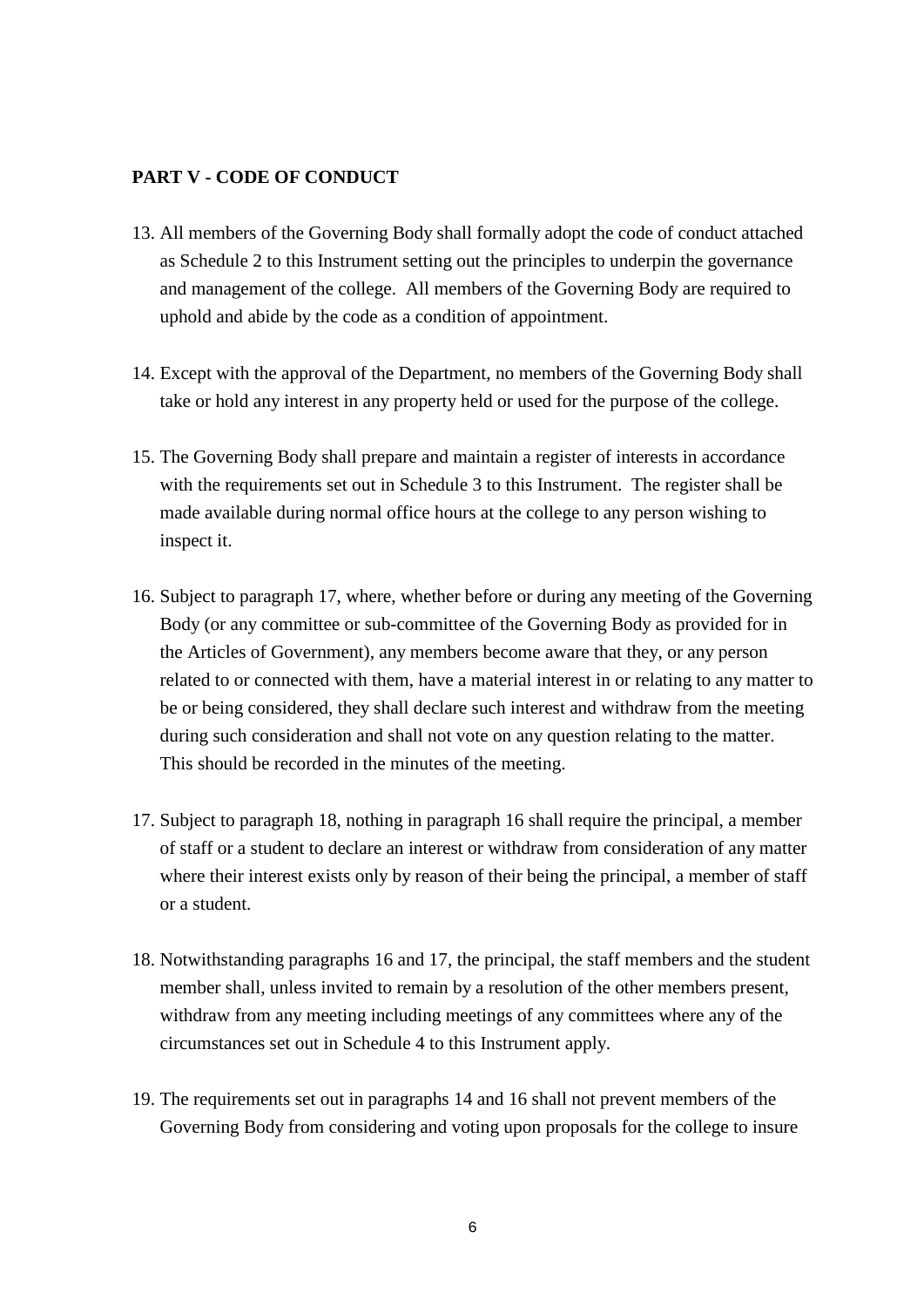members against liabilities arising out of their office or prevent the college from obtaining such insurance and paying the premiums.

#### **PART VI - APPOINTMENT OF CHAIRPERSON AND VICE-CHAIRPERSON**

- 20. Subject to paragraph 22, the chairperson of the Governing Body constituted under this Instrument, shall be selected and appointed by the Department.
- 21. Subject to paragraph 22, at the first meeting of the fully constituted Governing Body, the members shall appoint a vice-chairperson from among their number.
- 22. The principal, the staff members and the student member shall not be eligible for appointment as chairperson or vice-chairperson.
- 23. The chairperson shall hold office for such period as the Department may determine subject to a maximum of four years. The chairperson and vice-chairperson retiring at the end of their respective terms of office shall be eligible for reappointment, subject to the provisions set out in Parts II, III and IV of this Instrument.
- 24. If both the chairperson and vice-chairperson are absent from any meeting of the Governing Body, the members present shall choose one of their number to act as chairperson for that meeting, subject to the provisions of paragraph 22.
- 25. The chairperson and vice-chairperson may resign their respective offices at any time by giving notice in writing to the secretary. The secretary should advise the Department in writing of the resignation of the chairperson or vice-chairperson.
- 26. Where there is a vacancy in the position of chairperson, and before the Department has appointed a permanent replacement, the Department will invite expressions of interest from eligible members of the Governing Body to act as chairperson in a temporary capacity.
- 27. At the first meeting following the expiry of the term of office of the vice-chairperson, or following the resignation of the vice-chairperson, the members shall appoint a new vice-chairperson from amongst those of their number who are eligible for such office.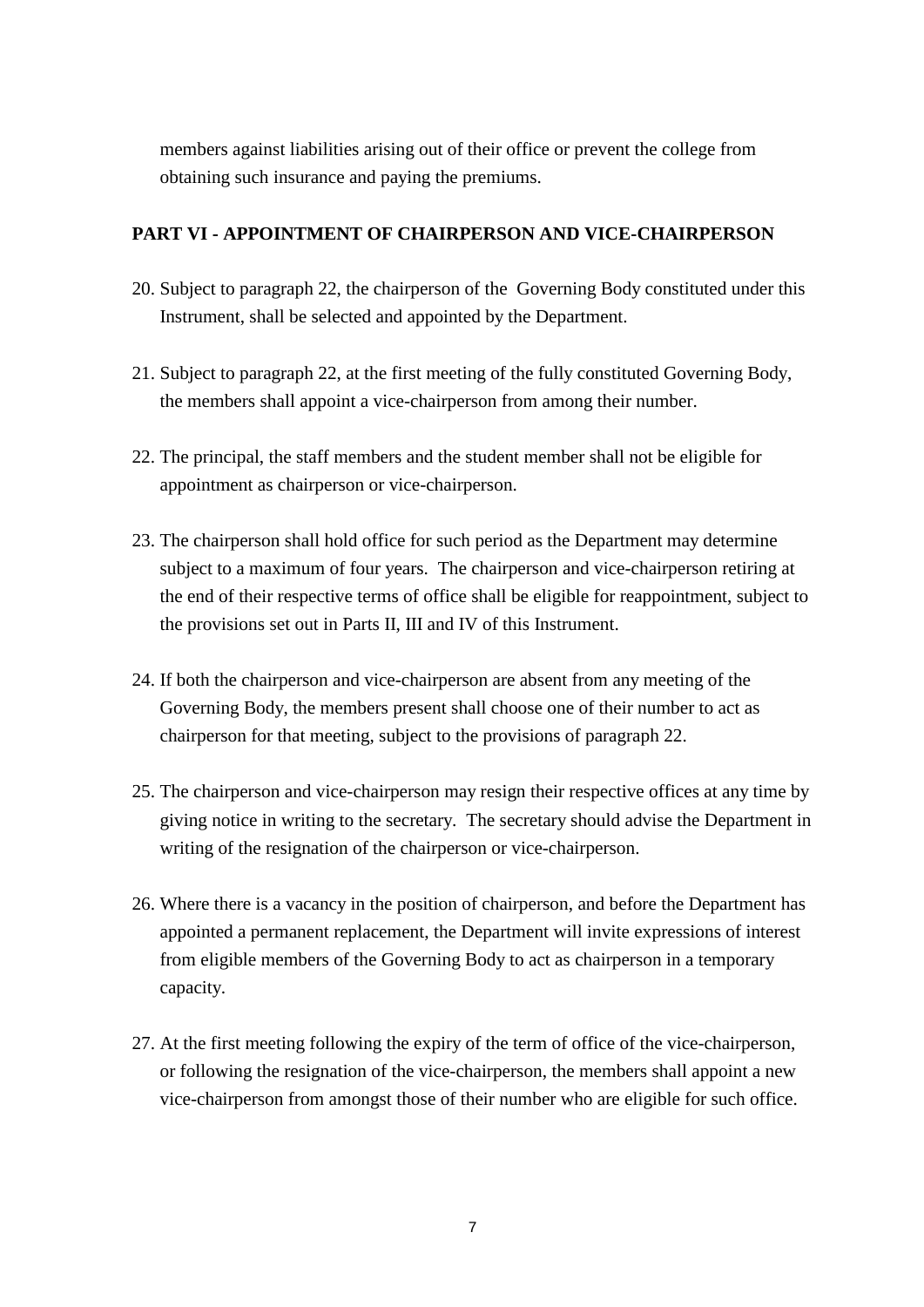28. The secretary of the Governing Body shall advise the Department of the name of the person appointed to the office of vice-chairperson of the Governing Body.

## **PART VII - SECRETARY TO THE GOVERNING BODY**

- 29. The Governing Body shall appoint a secretary to the Governing Body. The person so appointed shall not hold another position within the college. The person appointed may become a member of staff by virtue of appointment to this post but shall not be a member of the Governing Body.
- 30. The person appointed must be capable of taking responsibility for organising the business of the Governing Body and for advising it on points of procedure.

### **PART VIII - CHANGE OF NAME**

31. The Governing Body shall obtain the approval of the Department before changing the name of the Governing Body or the college.

#### **PART IX - COPIES OF INSTRUMENT OF GOVERNMENT**

- 32. A copy of this Instrument shall be:
	- a. given to every member of the Governing Body;
	- b. made available during normal office hours at the college to any person wishing to inspect it; and
	- c. published on the college's web-site.

#### **PART X - AMENDMENT OF INSTRUMENT OF GOVERNMENT**

33. This Instrument may be modified or replaced only with the approval of the Department and subject to the terms of the Order.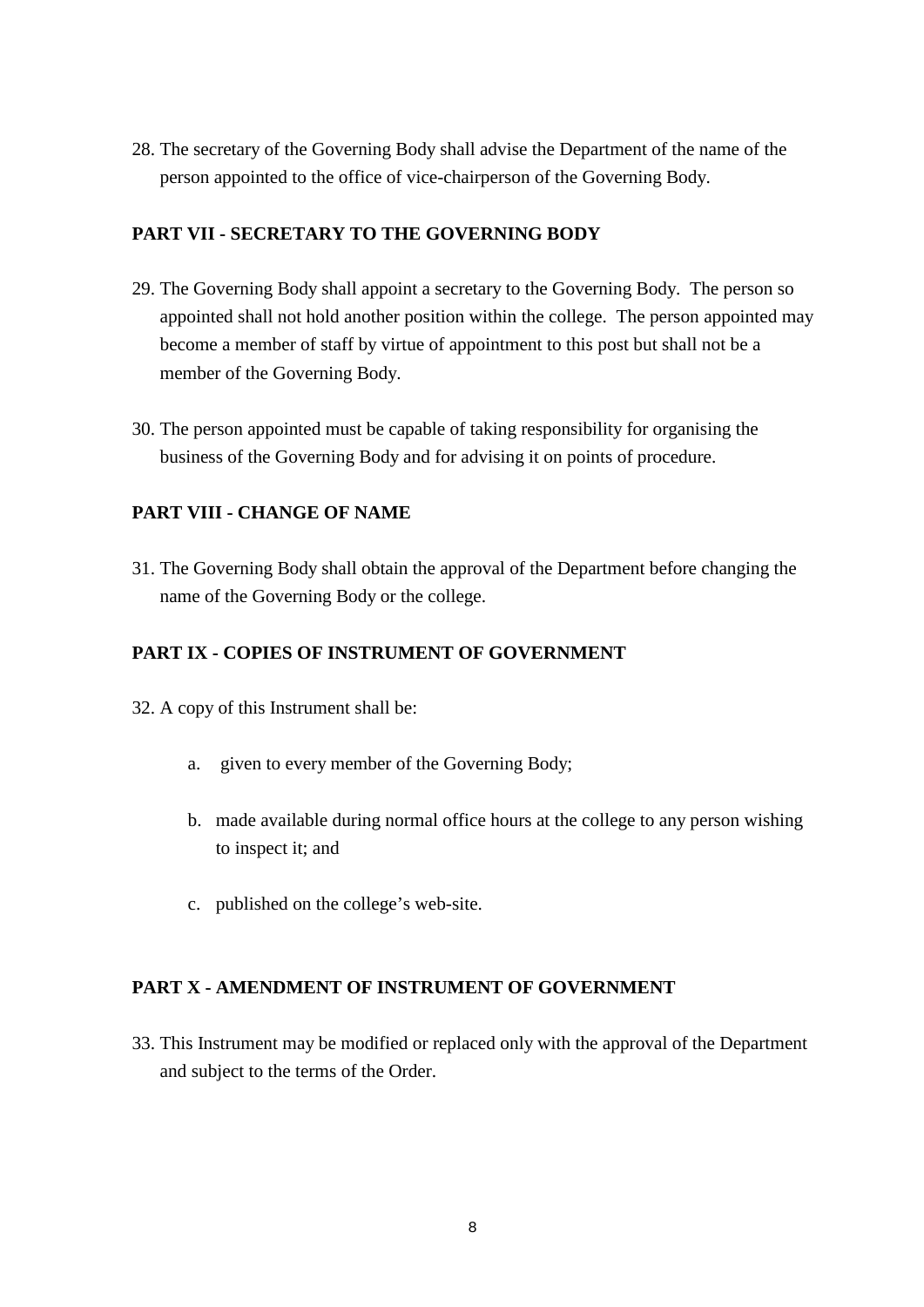# **PART XI - DATE OF COMMENCEMENT OF INSTRUMENT OF GOVERNMENT**

34. This Instrument shall apply with effect from XXXXXXXX.

| Signed and sealed:                                   | Date |
|------------------------------------------------------|------|
| On behalf of the Governing Body of [Name of College] |      |

| Signed and Sealed:                          | Date |
|---------------------------------------------|------|
| On behalf of the Department for the Economy |      |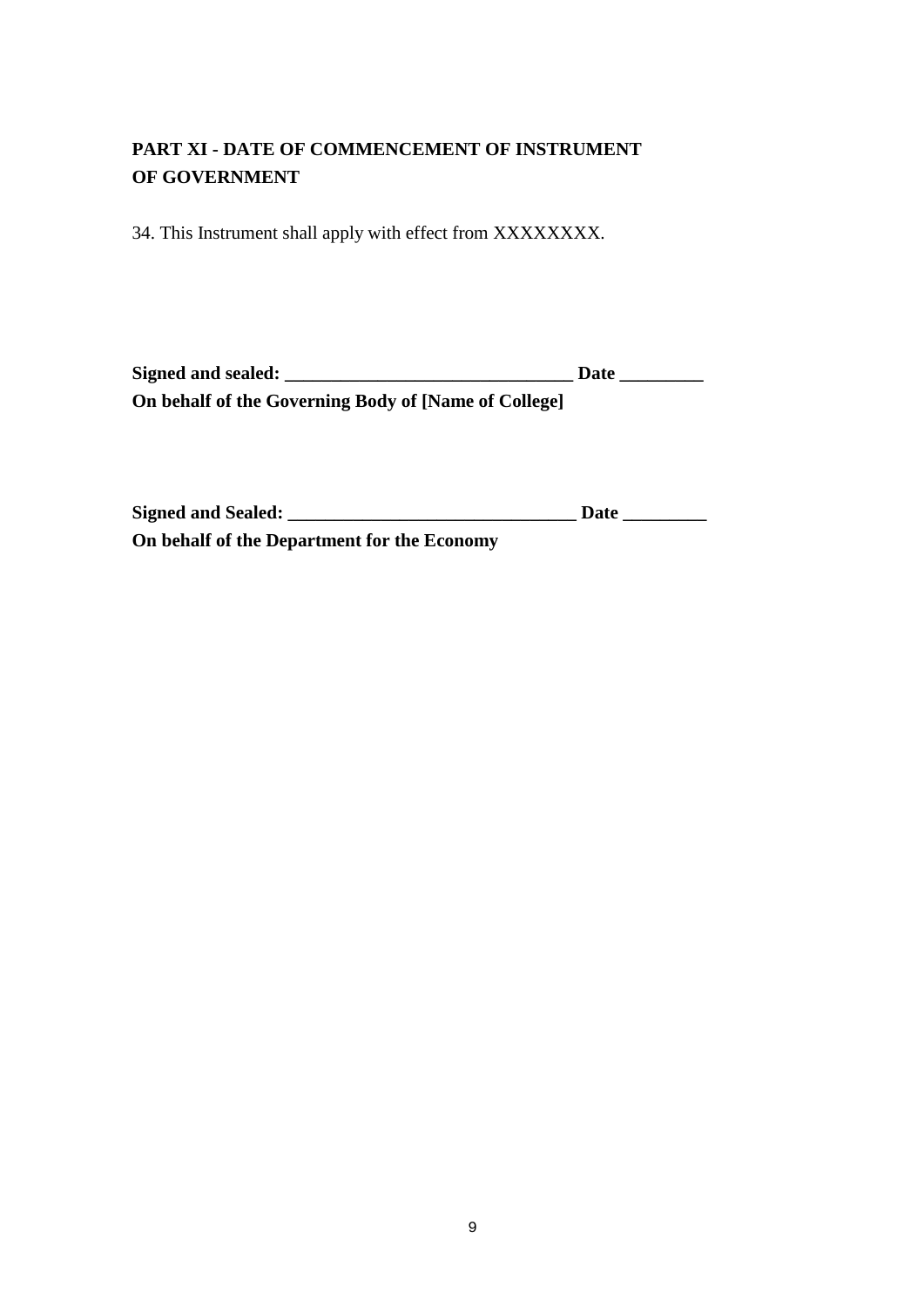# **SCHEDULE 1 PERSONS INELIGIBLE TO BE MEMBERS**

- 1. Persons shall not be eligible for appointment as a member of the Governing Body:-
	- where they have previously served two full terms of office, of four years each, or where they have previously served a total number of six years in office, whether or not consecutive, as a member of the Governing Body, unless they are the current principal. No account shall be taken of any term of office served as a member of a previous governing body established prior to 2007;
	- if they are a member of the governing body of another college;
	- if they are a full-time student of the college, except as the elected student member;
	- if they are a member of staff of the college, except where they are the principal or the elected staff member or if they are a member of staff of another institution of further education;
	- if they have been removed from the membership of a governing body of an institution of further education established under the Order;
	- if they have been removed from the Governing Body or its equivalent in any organisation grant-aided for the purposes of providing education;
	- if they have, within five years of the date their appointment would take effect, been convicted in a court in the United Kingdom, the Channel Islands, the Isle of Man or the Irish Republic of any offence and have passed on them a sentence of imprisonment (whether suspended or not) for a period of not less than three months without the option of a fine;
	- if they are included in a list kept by the Department of Education under Regulation 8 of the Education (Prohibition from Teaching or Working with Children) Regulations (Northern Ireland) 2007;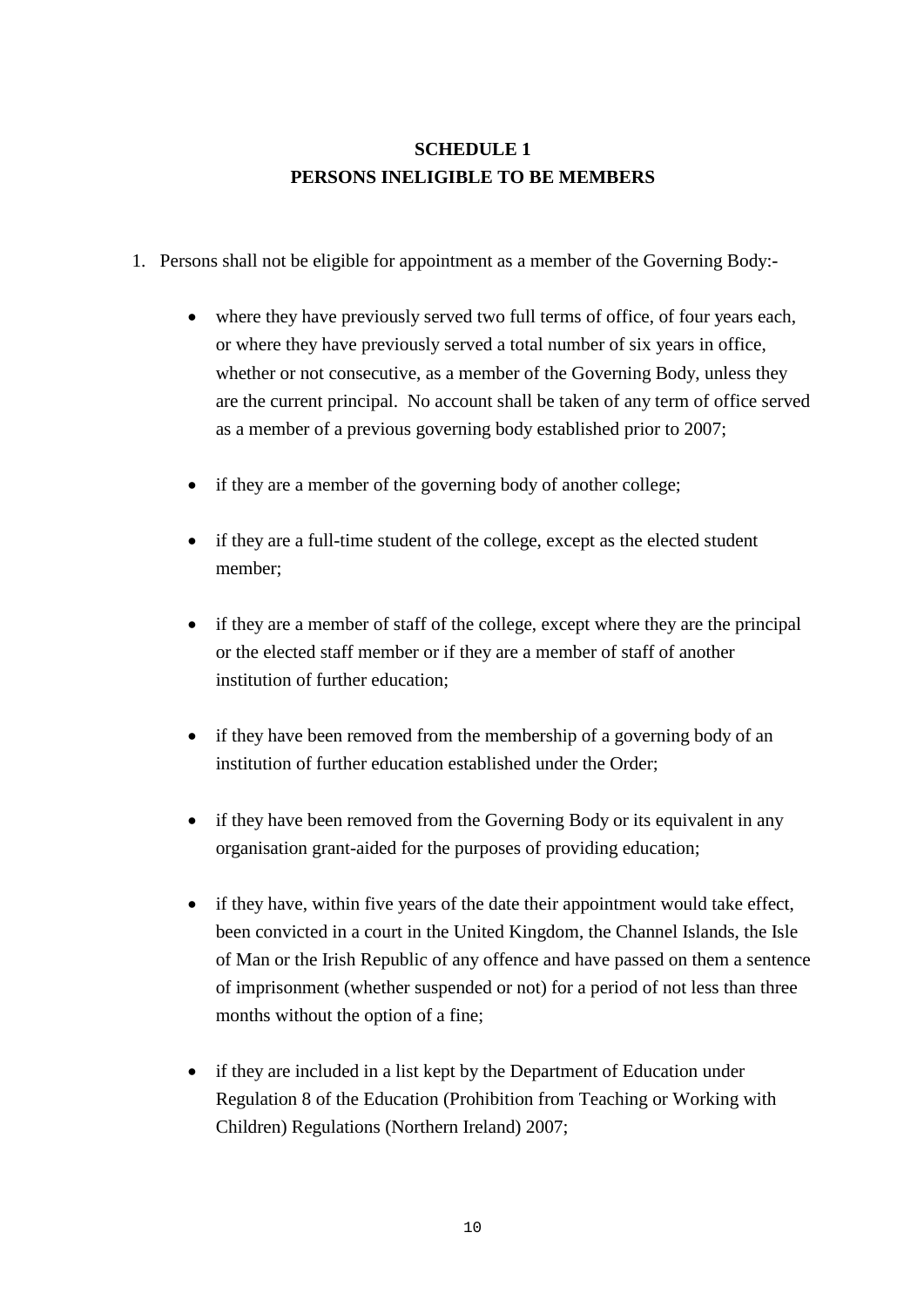- if they are included (other than provisionally) in the list kept by the Department of Health, Social Services and Public Safety under Article 3 of the Protection of Children and Vulnerable Adults (Northern Ireland) Order 2003;
- if their estate has been sequestrated, they have been adjudged bankrupt, they have made an arrangement with their creditors, or they have granted a trust deed for their creditors or a composition contract; or
- if the Department reasonably believes that the member is not fit to hold office.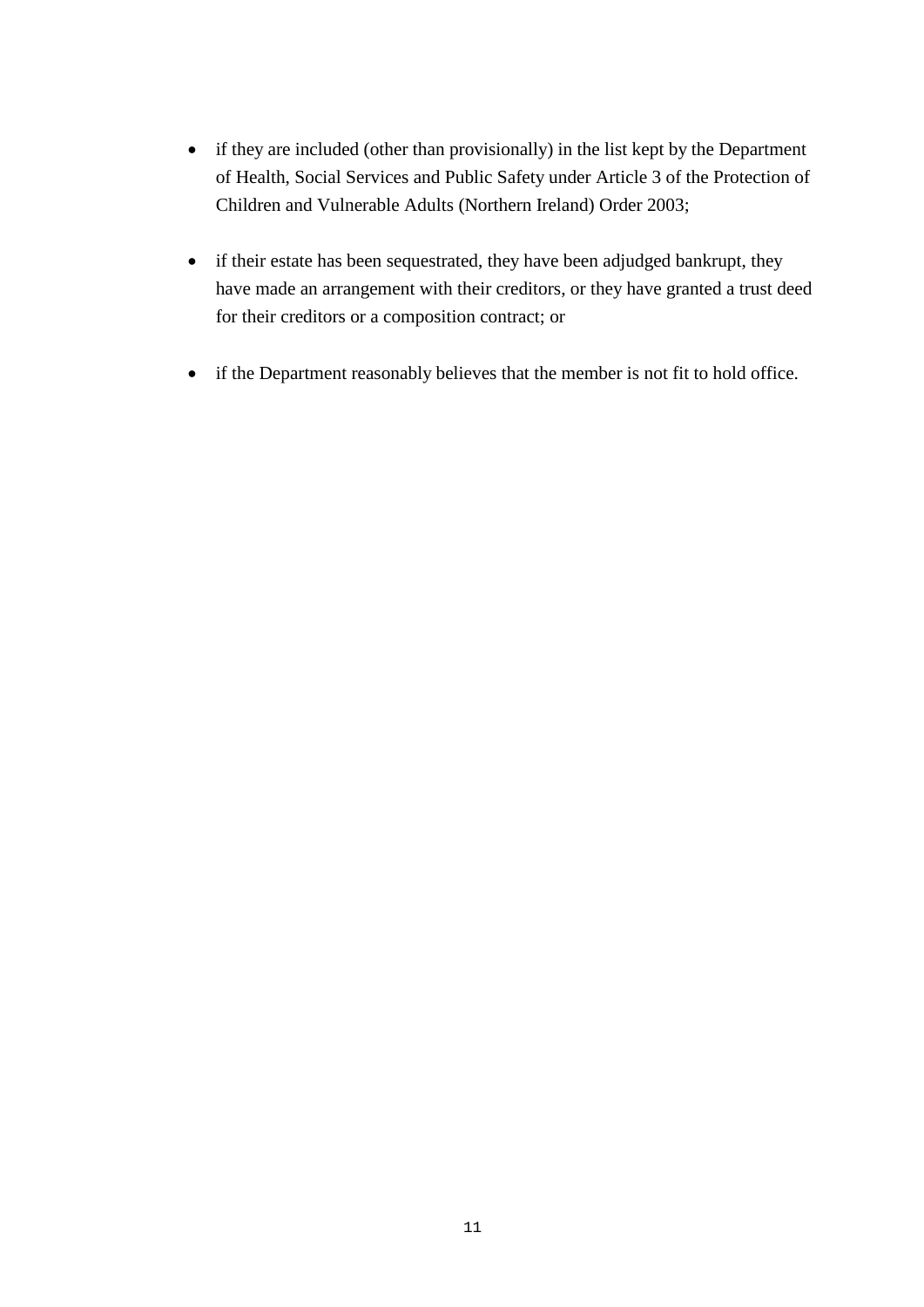### **SCHEDULE 2**

#### **A CODE OF CONDUCT FOR THE GOVERNING BODY OF**

#### **[NAME OF COLLEGE]**

- 1. The Committee on Standards in Public Life (the Nolan Committee) set out the seven principles of public life in its first report in May 1995. These are:-
	- **Selflessness** Holders of public office should act solely in terms of the public interest;
	- **Integrity** Holders of public office must avoid placing themselves under any obligation to people or organisations that might try inappropriately to influence them in their work. They should not act or take decisions in order to gain financial or other material benefits for themselves, their family, or their friends. They must declare and resolve any interests and relationships;
	- **Objectivity** Holders of public office must act and take decisions impartially, fairly and on merit, using the best evidence and without discrimination or bias;
	- **Accountability** Holders of public office are accountable to the public for their decisions and actions and must submit themselves to the scrutiny necessary to ensure this;
	- **Openness** Holders of public office should act and take decisions in an open and transparent manner. Information should not be withheld from the public unless there are clear and lawful reasons for so doing;
	- **Honesty** Holders of public office should be truthful; and
	- **Leadership** Holders of public office should exhibit these principles in their own behaviour. They should actively promote and robustly support the principles and be willing to challenge poor behaviour wherever it occurs.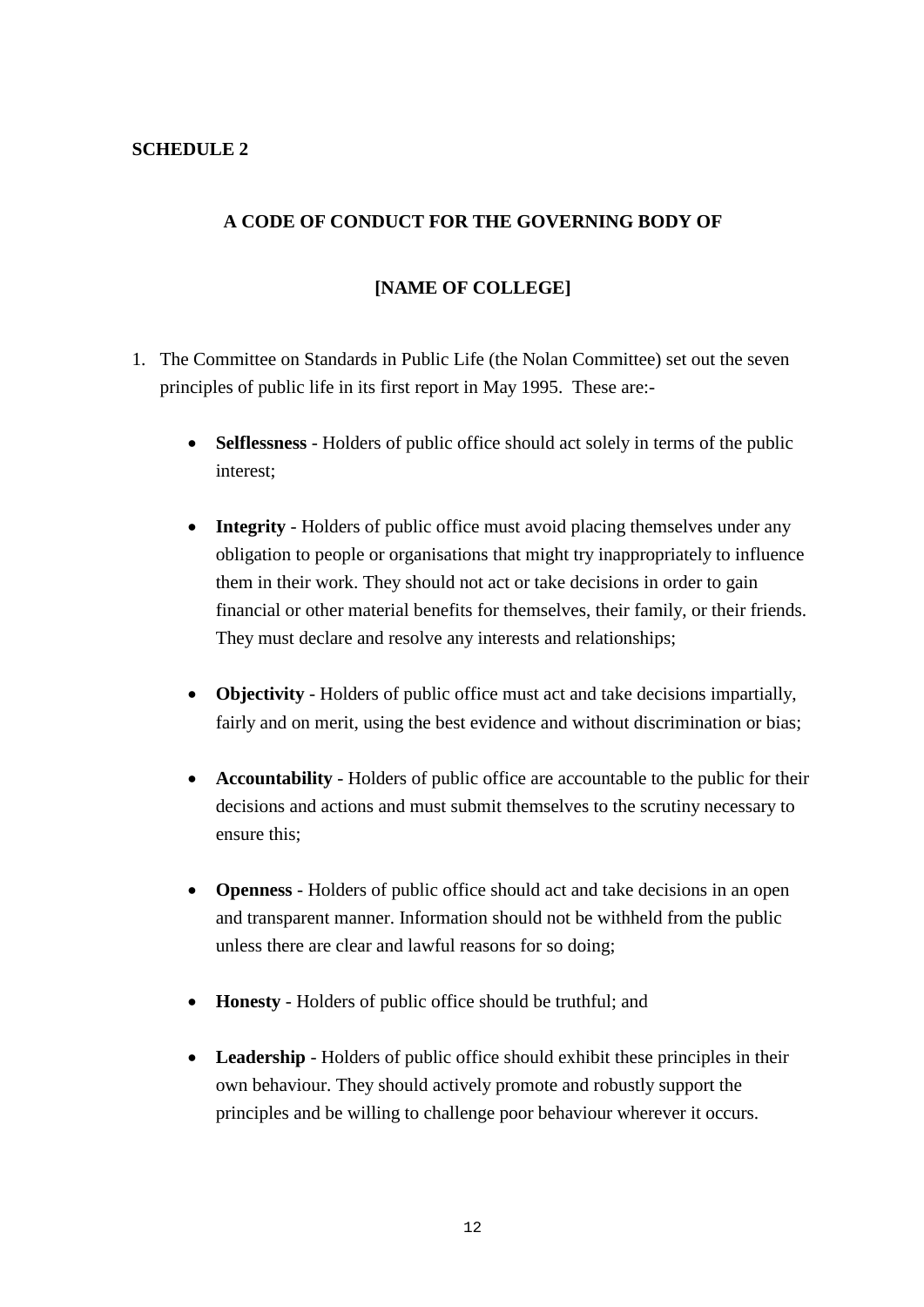2. The Governing Body acknowledges and accepts these principles in the conducting of its business and that of the college.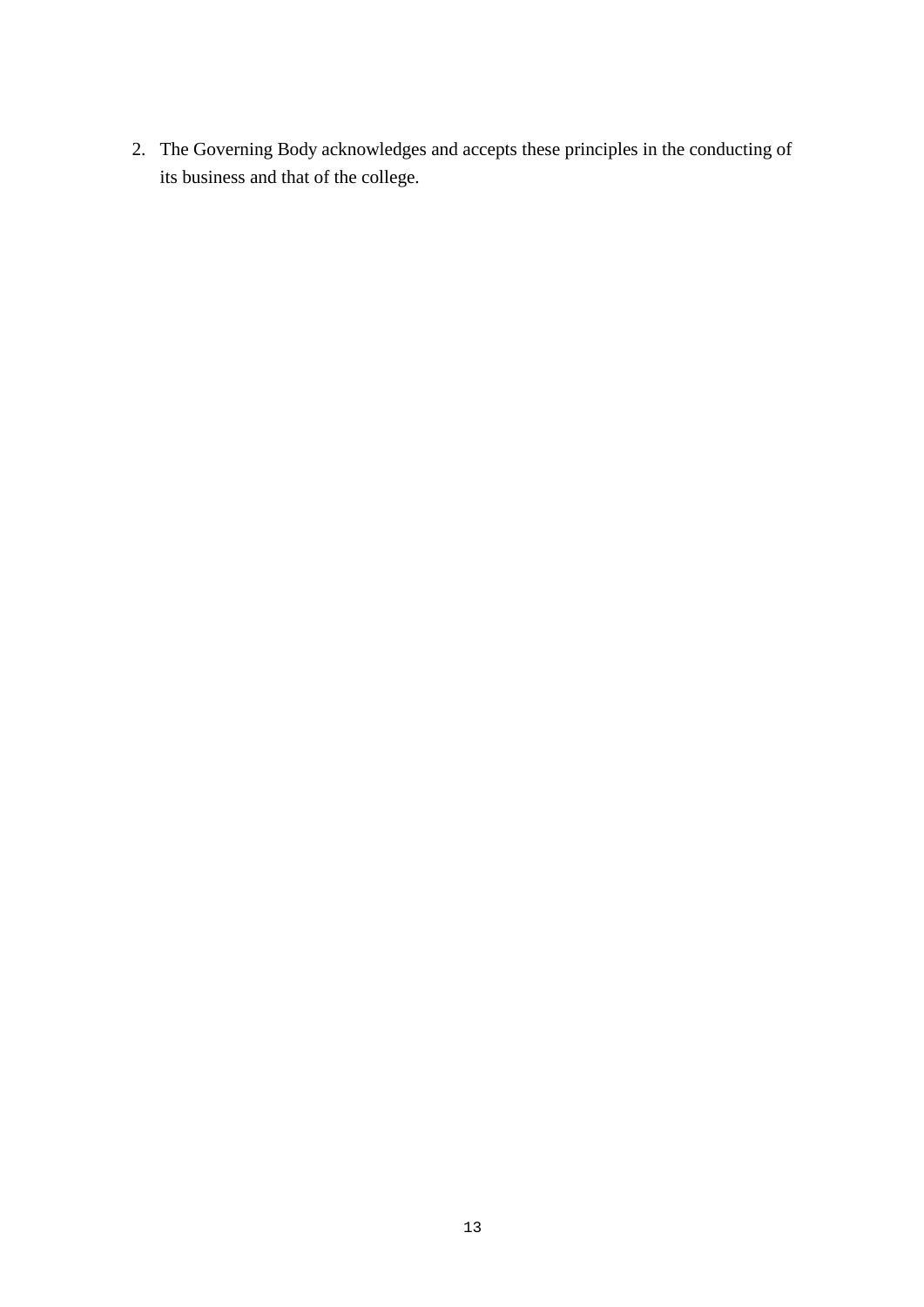### **SCHEDULE 3**

#### **REGISTER OF INTERESTS**

- 1. The register of interests, compiled in accordance with the requirements set out in Part V of this Instrument shall contain information in respect of each member of the Governing Body as follows:
	- a. a list of all business interests held;
	- b. membership of public bodies including local councils, education and library boards, health trusts and the governing bodies of other educational establishments;
	- c. unremunerated posts, honorary positions and other positions that might give rise to a conflict of interest or trust;
	- d. the names of any employees of the college either related to the member by virtue of being a spouse, parent, grandparent, child, grandchild, brother, sister, uncle, aunt, nephew or niece, or connected to the member through a close personal relationship; and
	- e. a declaration of any significant political activity (including office-holding, public speaking and candidature for election) undertaken in the five years prior to appointment.
- 2. A copy of the register of interests should be given to members at the first meeting of the Governing Body in the autumn term of each year and any subsequent amendments to the register should be announced at the meeting of the Governing Body and details of the amendments recorded in the minutes. Members should be invited at each meeting of the governing body to declare any amendments.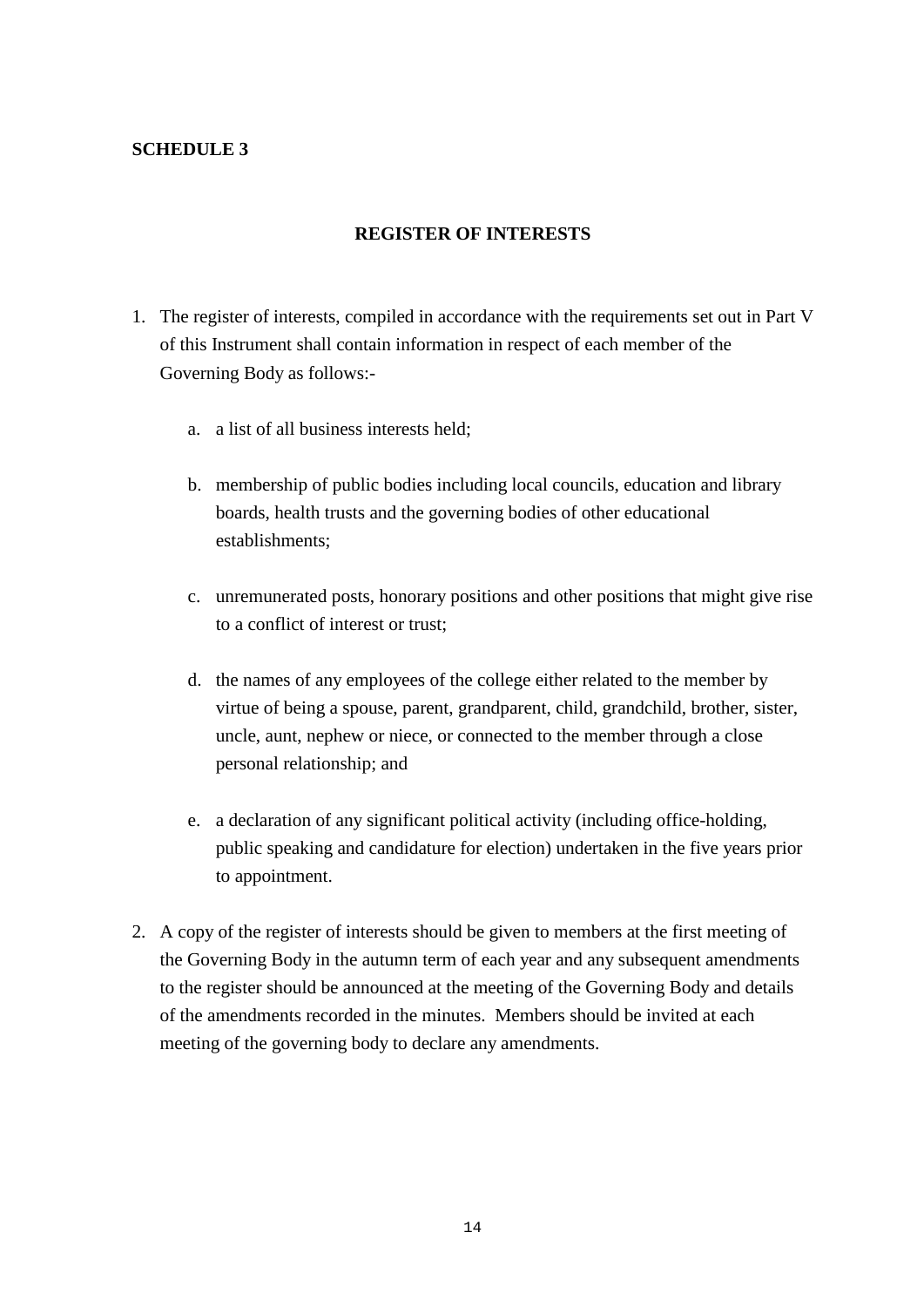#### **SCHEDULE 4**

#### **WITHDRAWAL FROM MEETINGS OF THE GOVERNING BODY**

- 1. Under the terms of paragraph 17 of this Instrument, the principal, the staff members and the student member shall, unless invited to remain by a resolution of the other members present, withdraw from any meeting of the Governing Body, including any committee established by the Governing Body, where any of the following circumstances apply.
- 2. In the case of the principal, in relation to consideration of:
	- a. salary or terms and conditions of employment of the principal;
	- b. appraisal of the principal;
	- c. retirement of the principal;
	- d. conduct, suspension, dismissal or any other disciplinary matter relating to the principal; or
	- e. the appointment of the principal's successor.
- 3. In the case of the staff members, in relation to consideration of:
	- a. their salary or terms and conditions of their employment;
	- b. the salary, terms and conditions of employment of any group of employees with which they are associated;
	- c. the appointment, promotion, salary, terms and conditions of employment, appraisal, retirement, conduct, suspension, dismissal or any other disciplinary matter of any member of staff holding a post senior to them;
	- d. their promotion, conduct, suspension, dismissal or any other disciplinary measure relating to them; or